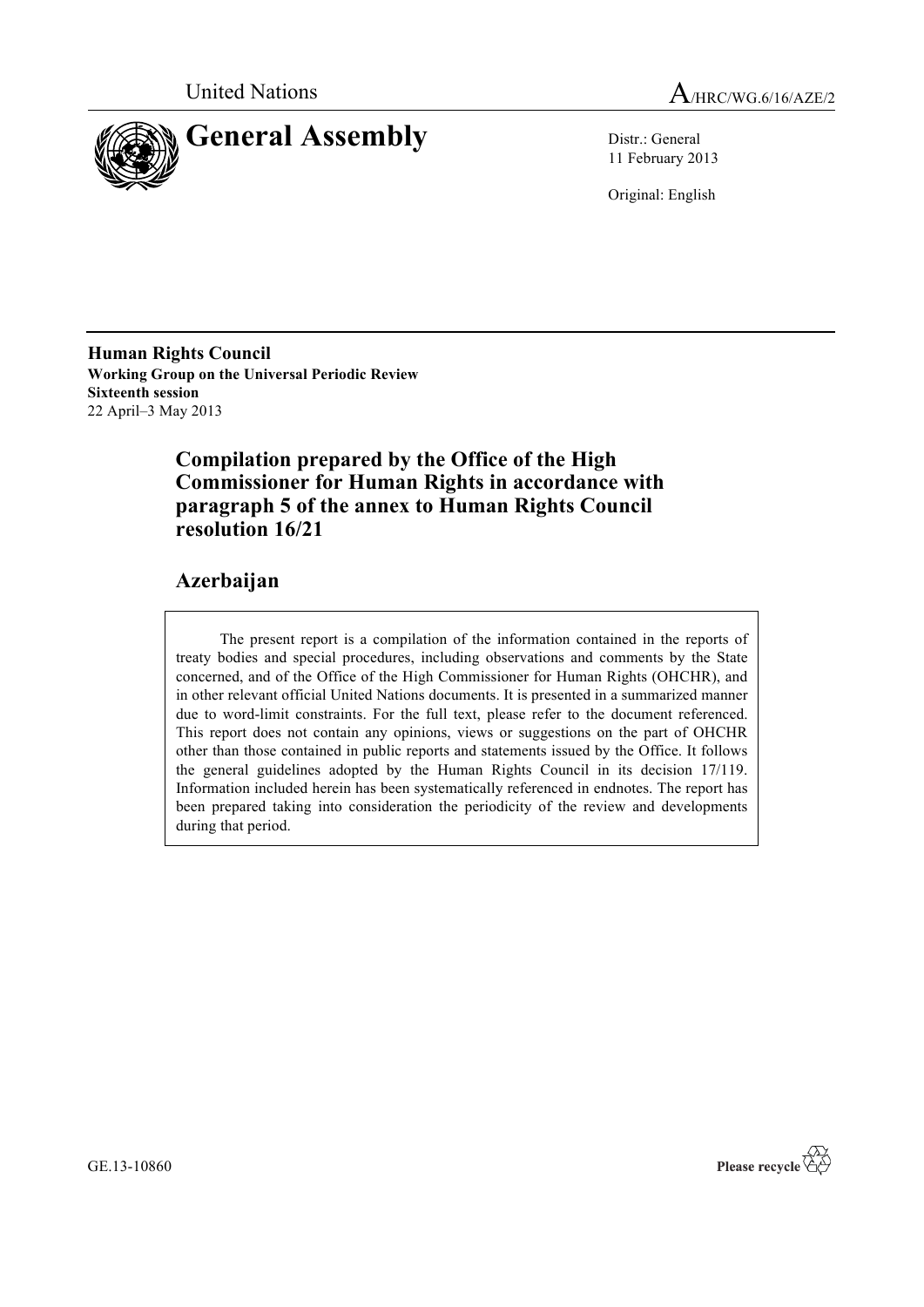# **I. Background and framework**

# **A. Scope of international obligations1**

| International human rights treaties <sup>2</sup> |  |
|--------------------------------------------------|--|
|--------------------------------------------------|--|

|                               | Status during previous cycle            | Action after review                   | Not ratified/not<br>accepted |
|-------------------------------|-----------------------------------------|---------------------------------------|------------------------------|
| Ratification,                 | <b>ICERD</b> (1996)                     | OP-CAT (2009)                         |                              |
| accession or<br>succession    | <b>ICESCR (1992)</b>                    | CRPD (2009)                           |                              |
|                               | <b>ICCPR (1992)</b>                     |                                       |                              |
|                               | <b>ICCPR-OP 2 (1999)</b>                |                                       |                              |
|                               | CEDAW (1995)                            |                                       |                              |
|                               | CAT (1996)                              |                                       |                              |
|                               | CRC (1992)                              |                                       |                              |
|                               | OP-CRC-AC (2002)                        |                                       |                              |
|                               | OP-CRC-SC (2002)                        |                                       |                              |
|                               | <b>ICRMW</b> (1999)                     |                                       |                              |
|                               | CPED (Signature only, 2007)             |                                       |                              |
| Reservations,<br>declarations | <b>ICCPR-OP2</b><br>(Reservation, 2000) | OP-CAT<br>(Declaration, 2009)         |                              |
| and/or<br>understandings      |                                         | <b>CRPD</b><br>(Declaration, 2009)    |                              |
|                               |                                         | <b>OP-CRPD</b><br>(Declaration, 2009) |                              |
| Complaint                     | ICERD, art. 14 (2001)                   | <b>OP-ICESCR</b>                      | ICCPR, art. 41               |
| procedures,<br>inquiry and    | ICCPR-OP 1 (2001)                       | (Signature only, 2009)                | CAT, art. 22                 |
| urgent $action3$              | OP-CEDAW, art, 8 (2001)                 | OP-CRPD,<br>art. 6 (2009)             | OP-CRC-IC                    |
|                               | CAT, arts. 20 and 21 (2002)             |                                       | ICRMW,<br>arts. 76 and 77    |
|                               |                                         |                                       | <b>CPED</b>                  |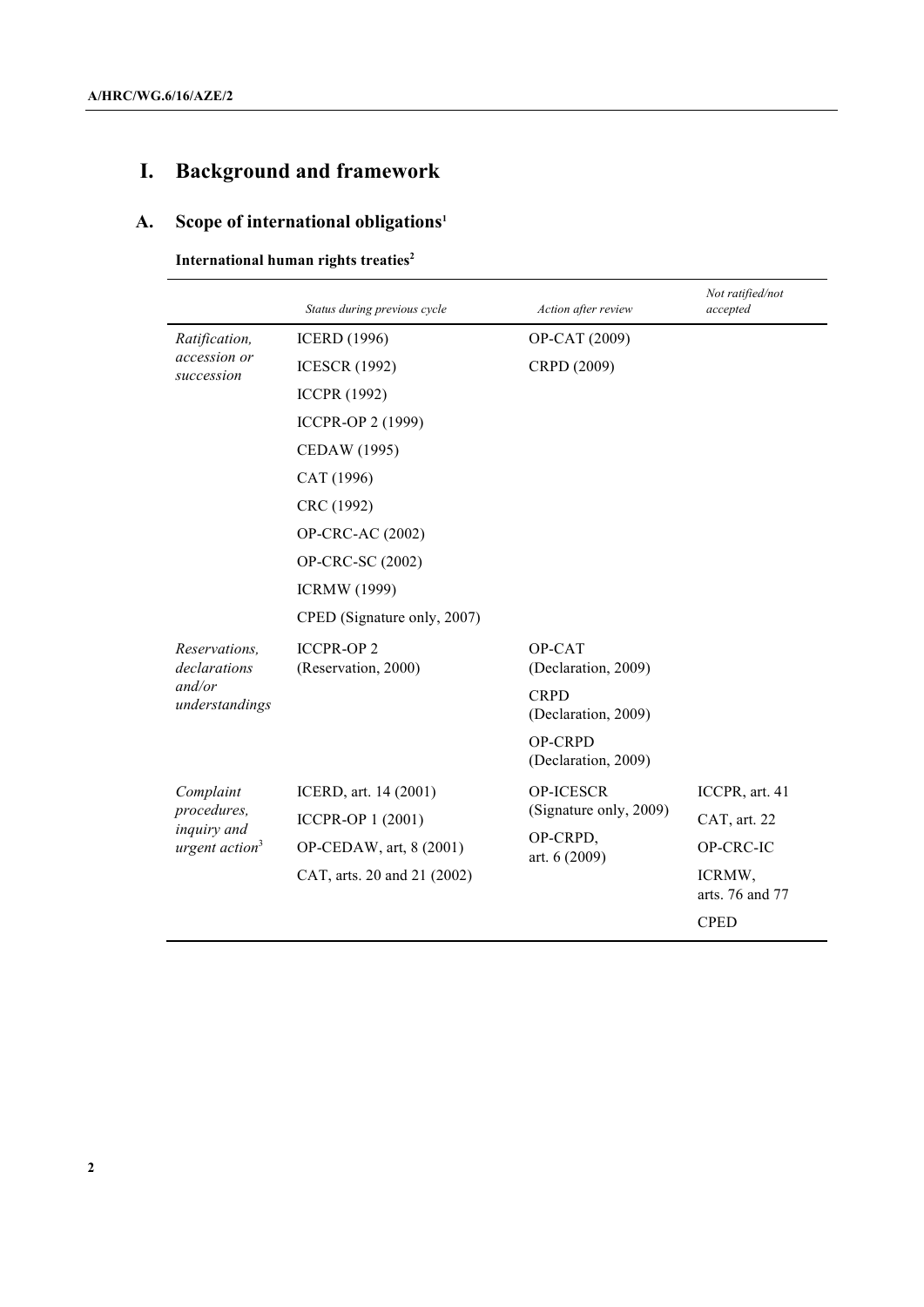|                                             | Status during previous cycle                                                                                                                              | Action after review | Not ratified                                                                                               |
|---------------------------------------------|-----------------------------------------------------------------------------------------------------------------------------------------------------------|---------------------|------------------------------------------------------------------------------------------------------------|
| Ratification,<br>accession or<br>succession | Convention on the Prevention and<br>Punishment of the Crime of<br>Genocide                                                                                |                     | Rome Statute of the<br>International Criminal<br>Court                                                     |
|                                             | Conventions on refugees and<br>stateless persons <sup>4</sup><br>Geneva Conventions of 12 August<br>1949 and Additional Protocols<br>thereto <sup>5</sup> |                     | Additional Protocols to<br>the 1949 Geneva<br>Conventions<br><b>ILO</b> Conventions Nos<br>169 and $189^8$ |
|                                             | Palermo Protocol <sup>6</sup><br>ILO fundamental conventions <sup>7</sup>                                                                                 |                     | <b>UNESCO</b> Convention<br>against Discrimination<br>in Education                                         |

#### **Other main relevant international instruments**

1. Several treaty bodies encouraged Azerbaijan to ratify CPED.<sup>9</sup> In 2009, the Committee against Torture (CAT) encouraged Azerbaijan to become a party to the Rome Statute of the International Criminal Court.<sup>10</sup> In 2009, the Committee on Migrant Workers (CMW) encouraged Azerbaijan to make the declarations provided for in articles 76 and 77; and to ratify ILO Conventions Nos. 97 and 143.<sup>11</sup>

2. UNESCO recommended that Azerbaijan ratify the 1960 Convention against Discrimination in Education.<sup>12</sup>

# **B. Constitutional and legislative framework**

3. The Committee on the Rights of the Child (CRC) was concerned about the lack of judicial practice and precedent regarding the Convention,<sup>13</sup> as similarly noted by UNICEF. 14

4. CAT reiterated its concern that the definition of torture in the Criminal Code (art. 133) omits the purposes of torture set forth in the Convention and lacks provisions defining as an offence, torture inflicted with the consent or acquiescence of a public official or other person performing official functions. 15

5. CMW encouraged Azerbaijan to bring its legislation in conformity with the Convention and to adopt a new Migration Code.<sup>16</sup>

# **C. Institutional and human rights infrastructure and policy measures**

**Status of national human rights institutions**<sup>17</sup>

| National human rights institution | Status during previous cycle | Status during present cycle <sup>18</sup> |
|-----------------------------------|------------------------------|-------------------------------------------|
| Human Rights Commissioner         | A (October 2010, under       | A (March 2012, under special              |
| (Ombudsman) of Azerbaijan         | special review)              | review)                                   |

6. CAT was concerned that the Ombudsman was not permitted to monitor all State organs, lacked independence to investigate complaints of torture and other human rights violations, and to serve as the national prevention mechanism.<sup>19</sup>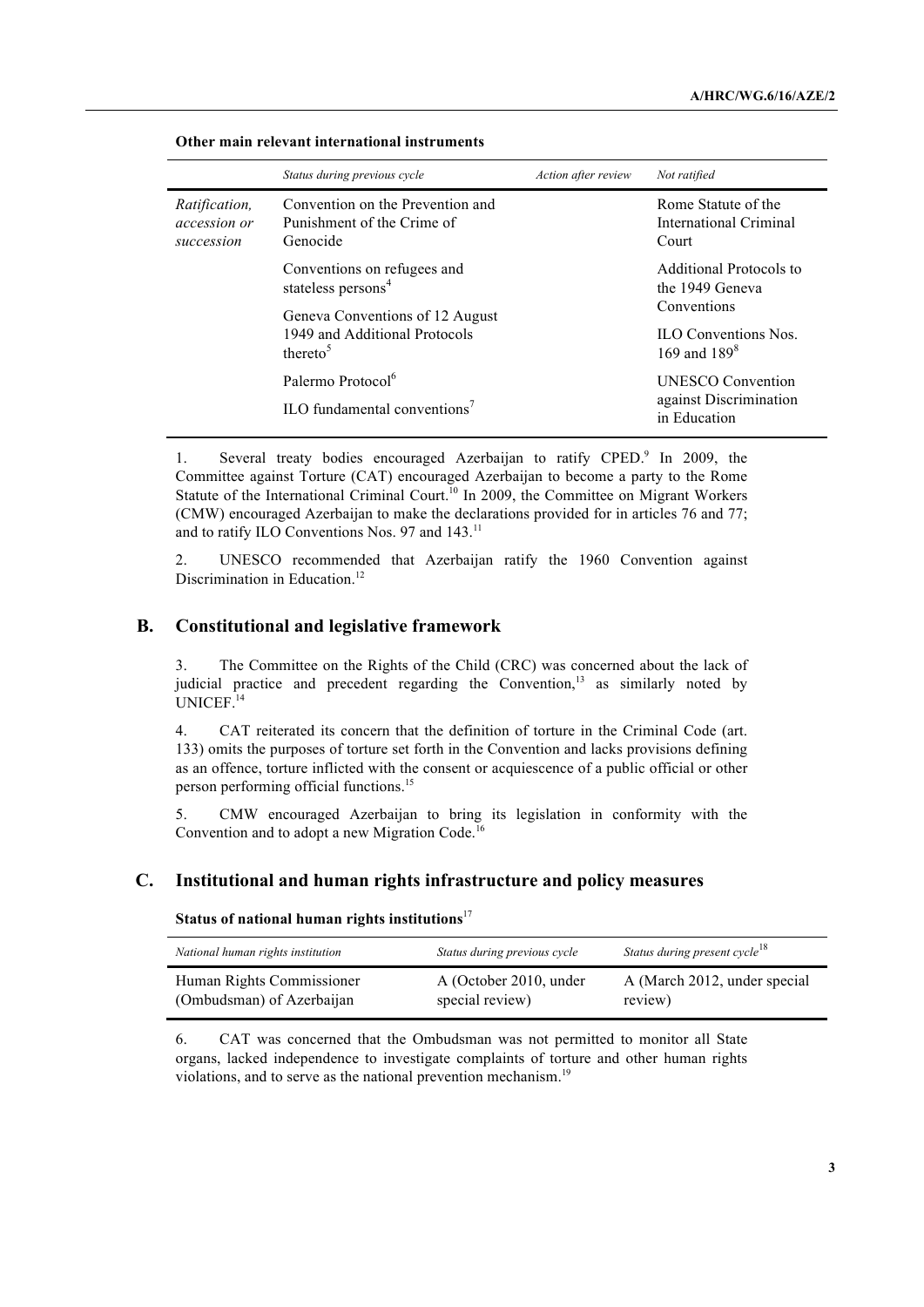7. CRC and UNICEF recommended that Azerbaijan include within the Ombudsman Office, a commissioner or deputy commissioner responsible for children's rights.<sup>20</sup>

8. CERD suggested that Azerbaijan intensify human rights education and training of law enforcement officers, teachers, social workers and public servants.<sup>21</sup>

# **II. Cooperation with human rights mechanisms**

# A. Cooperation with treaty bodies<sup>22</sup>

9. CRC was concerned that many of its previous recommendations had not been addressed. 23

#### **1. Reporting status**

| Treaty body            | Concluding<br>observations<br>included in<br>previous review | Latest<br>report<br>submitted<br>since<br>previous<br>review | Latest<br>concluding<br>observations | Reporting status                                                                         |
|------------------------|--------------------------------------------------------------|--------------------------------------------------------------|--------------------------------------|------------------------------------------------------------------------------------------|
| <b>CERD</b>            | March 2005                                                   |                                                              | August 2009                          | Seventh to ninth reports due in 2013                                                     |
| <b>CESCR</b>           | Nov. 2004                                                    | 2009                                                         |                                      | Third report pending consideration                                                       |
| <b>HR</b><br>Committee | Nov. 2001                                                    |                                                              | <b>July 2009</b>                     | Fourth report due in 2013                                                                |
| <b>CEDAW</b>           | Feb. 2007                                                    |                                                              | <b>July 2009</b>                     | Fifth report due in 2013                                                                 |
| <b>CAT</b>             | May 2003                                                     |                                                              | Nov. 2009                            | Fourth report due in 2013                                                                |
| <b>CRC</b>             | Jan. 2006                                                    |                                                              | Feb. 2012                            | Fifth to sixth reports due in 2018;<br>initial OPSC and OPAC reports<br>reviewed in 2012 |
| <b>CMW</b>             |                                                              | 2011                                                         | April 2009                           | Second report pending consideration                                                      |
| <b>CRPD</b>            |                                                              | 2011                                                         |                                      | Initial report pending consideration                                                     |

#### **2. Responses to specific follow-up requests by treaty bodies**

| Treaty body            | Due in | Subject matter                                                                                                                            | Submitted in             |
|------------------------|--------|-------------------------------------------------------------------------------------------------------------------------------------------|--------------------------|
| <b>HR</b><br>Committee | 2010   | Non-refoulement; confessions obtained under<br>torture; freedom of expression of the media;<br>internally displaced persons $(IDPs)^{24}$ | $2010^{25}$              |
| <b>CEDAW</b>           | 2010   | Amendment to the Family Code; combating<br>violence against women and girls $^{26}$                                                       | $2011^{27}$              |
| <b>CAT</b>             | 2010   | Torture and ill-treatment of detainees; legal<br>safeguards for detainees; independent                                                    | $2010^{29}$<br>Follow-up |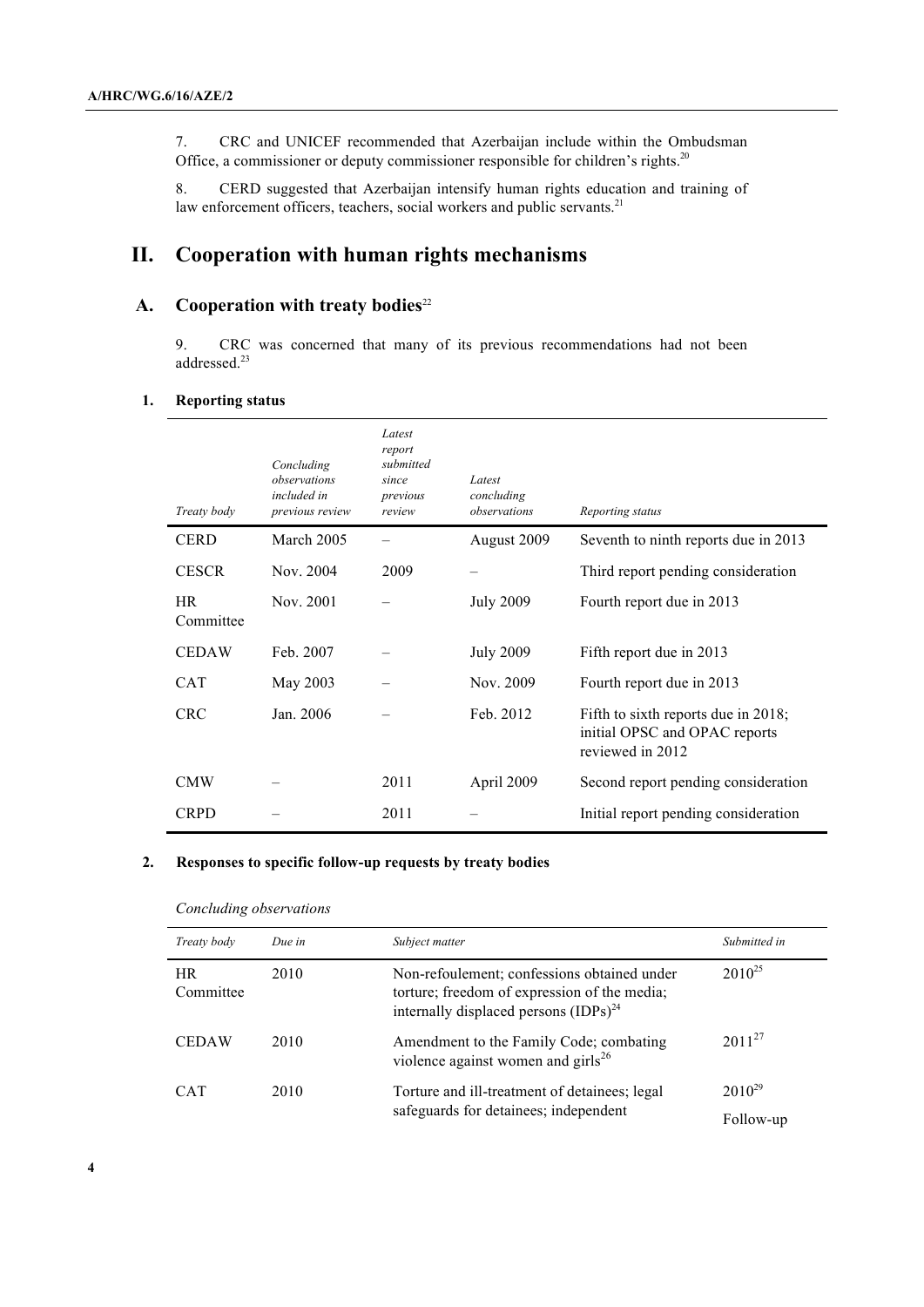|                     | the armed forces. <sup>28</sup> | monitoring of places of detention; violence in                                                                                                  | ongoing. <sup>30</sup> |
|---------------------|---------------------------------|-------------------------------------------------------------------------------------------------------------------------------------------------|------------------------|
| <b>CERD</b><br>2010 | ethnic Armenians $31$           | Economic, social and cultural rights of IDPs, as<br>well as asylum seekers and refugees; combat<br>human trafficking; hostile attitudes towards |                        |
| <i>Views</i>        |                                 |                                                                                                                                                 |                        |
| Treaty body         | Number of views                 | <b>Status</b>                                                                                                                                   |                        |
| <b>HR</b> Committee | 1 <sup>32</sup>                 | Dialogue ongoing <sup>33</sup>                                                                                                                  |                        |

# **B. Cooperation with special procedures**<sup>34</sup>

|                                                              | Status during previous cycle                                                                                 | Current status                                     |
|--------------------------------------------------------------|--------------------------------------------------------------------------------------------------------------|----------------------------------------------------|
| Standing invitation                                          | N <sub>0</sub>                                                                                               | N <sub>0</sub>                                     |
| Visits undertaken                                            | Freedom of opinion and<br>expression (2007)                                                                  | Internally displaced persons<br>(2010)             |
|                                                              | Internally displaced persons<br>(2007)                                                                       | Health $(2012)$                                    |
|                                                              | Freedom of religion (2005)                                                                                   |                                                    |
| <i>Visits agreed to in principle</i>                         |                                                                                                              | Arbitrary detention                                |
|                                                              |                                                                                                              | Freedom of peaceful assembly<br>and of association |
|                                                              |                                                                                                              | Violence against women                             |
| Visits requested                                             | Independence of judges and<br>lawyers (2008)                                                                 | Mercenaries (2011)                                 |
|                                                              | Mercenaries (2008).                                                                                          |                                                    |
| Responses to letters of<br>allegations and urgent<br>appeals | During the period under review, 16 communications were sent. The<br>Government replied to 12 communications. |                                                    |
| Follow-up reports and<br>missions                            | Internally displaced persons<br>(2010)                                                                       |                                                    |

# **C. Cooperation with the Office of the High Commissioner for Human Rights**

10. Azerbaijan contributed financially to OHCHR in 2009, 2011 and 2012.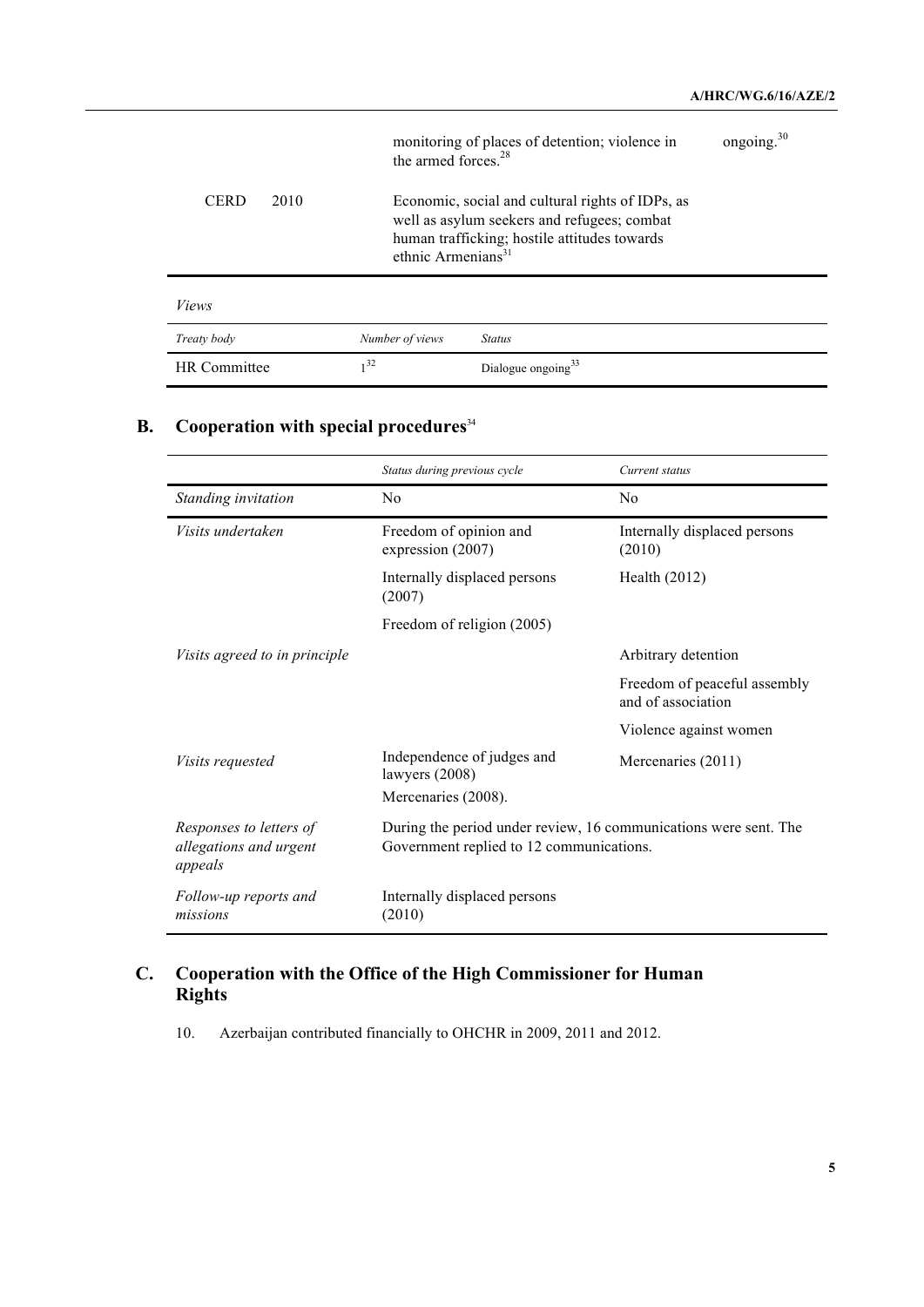# **III. Implementation of international human rights obligations**

# **A. Equality and non-discrimination**

11. HR Committee remained concerned that women are victims of discrimination in numerous areas of life. <sup>35</sup> CEDAW called on Azerbaijan to bring about change in the attitudes regarding the subordination of women and the stereotypical roles of both sexes, particularly in rural areas.<sup>36</sup>

12. CEDAW recommended that Azerbaijan adopt temporary special measures in various forms in areas in which women are underrepresented or disadvantaged and allocate additional resources where needed to accelerate the advancement of women.<sup>37</sup>

13. CRC and UNICEF were concerned about discrimination of children in vulnerable situations, particularly children with disabilities, children without parental care and children in economically disadvantaged households.<sup>38</sup>

14. CERD was concerned about hostile attitudes of the general public towards ethnic Armenians living in Azerbaijan, and recommended that steps be taken to prevent and combat such attitudes. 39

15. CMW was concerned that migrant workers, particularly undocumented and irregular migrant workers may suffer discrimination, particularly in employment, education and housing.<sup>40</sup>

16. HR Committee was concerned that individuals have been harassed by police and prison officials because of their sexual orientation.<sup>41</sup>

# **B. Right to life, liberty and security of the person**

17. HR Committee was concerned about confessions obtained under torture and illtreatment during investigation.<sup>42</sup>

18. CAT remained concerned about the use of torture and ill-treatment of suspects and detainees at remand centres, and allegations that authorities are reluctant to initiate criminal proceedings for alleged acts of torture or ill-treatment. It recommended that Azerbaijan ensure that all allegations of torture are promptly, impartially and effectively investigated, and perpetrators prosecuted and punished accordingly.<sup>43</sup>

19. CAT was concerned with cases of extraordinary rendition based on bilateral extradition agreements such as the rendition of Chechens and Kurds to other countries, where they may face the risk of torture.<sup>44</sup> HR Committee recommended that Azerbaijan establish a mechanism allowing aliens claiming that their forced removal would put them at risk of torture or ill-treatment to file an appeal with suspensive effect.<sup>45</sup>

20. CAT remained concerned at deaths and suicides committed by inmates, and recommended that Azerbaijan promptly, thoroughly and impartially investigate all incidents of death in custody, and prosecute those found responsible; provide families of victims with compensation and rehabilitation; limit the use of solitary confinement; allow independent forensic examinations and accept their findings as evidence in criminal and civil cases.<sup>46</sup>

21. CAT recommended that Azerbaijan transfer the remand centre of the Ministry of National Security to the authority of the Ministry of Justice, or discontinue its use.<sup>47</sup>

22. The Special Rapporteur on the right to health raised concern about the inadequate sanitation conditions in prisons, in general, and in prison medical facilities in particular. He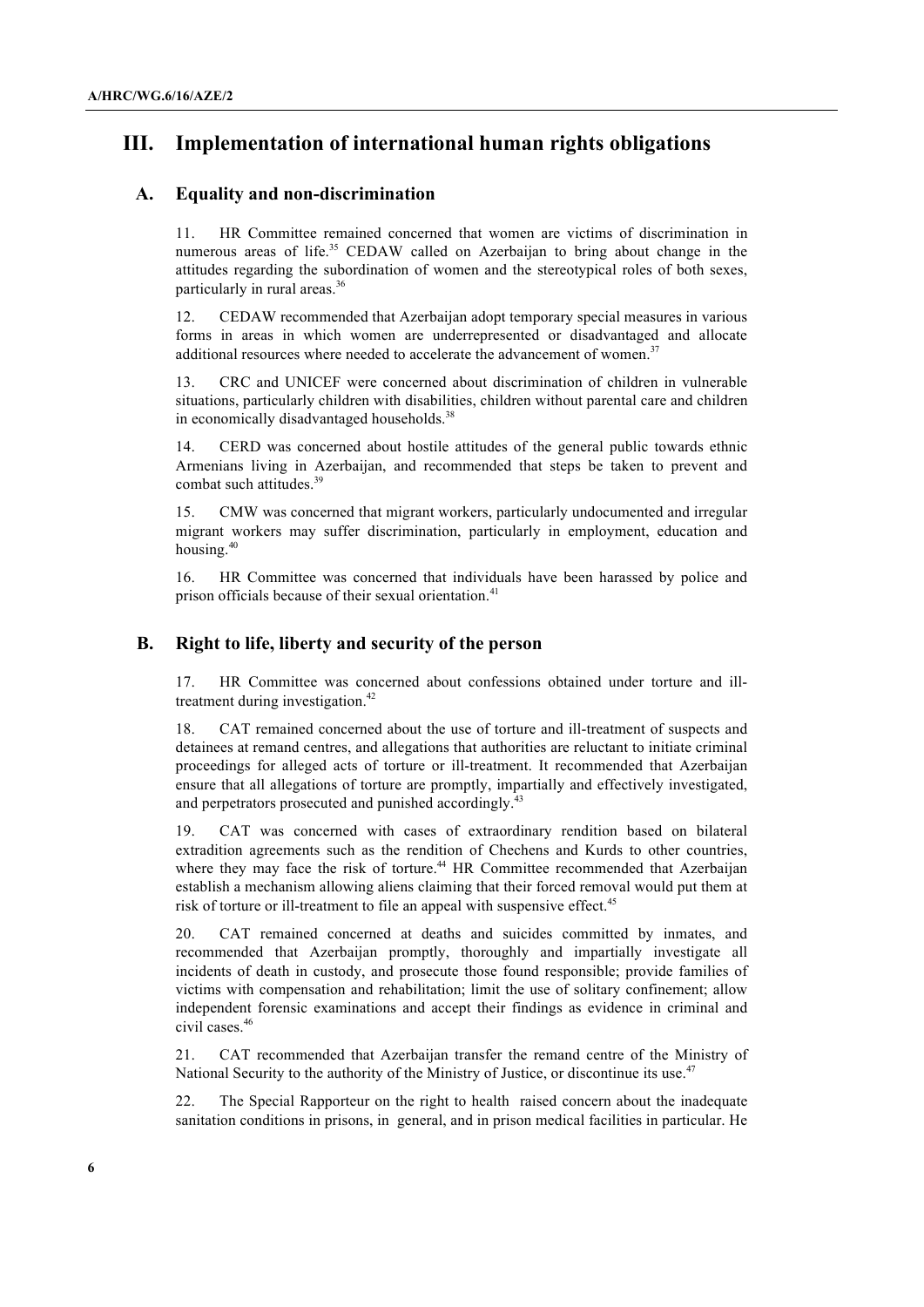stated that the absence of mental health services and services for persons living with disabilities, and difficulties faced by prisoners in obtaining transfer to external health facilities for specialized treatment were of significant concern.<sup>48</sup>

23. CAT recommended that Azerbaijan ensure that no one is involuntarily placed in a psychiatric institution for reasons other than medical reasons. Where hospitalization is required for medical reasons, the State party should ensure that it is decided only on the advice of independent psychiatric experts and that such decisions can be appealed.<sup>49</sup> CAT recommended establishing an independent monitoring and inspection system for such facilities, and improving the living conditions for patients in psychiatric institutions.<sup>50</sup>

24. CEDAW remained concerned about violence against women and girls in Azerbaijan, including domestic violence and other forms of sexual abuse; the lack of sufficient shelters and a comprehensive network of referral and rehabilitation centres for such victims; that such violence is socially legitimized by a culture of silence and impunity and is socially accepted; and that the definition of rape in the Criminal Code is based on the use of force, rather than on the lack of consent.<sup>51</sup> CAT expressed similar concerns.<sup>52</sup>

25. CEDAW urged Azerbaijan to adopt the draft law on domestic violence, and ensure that it contains provisions pertaining to sexual violence within the family.53 In its follow-up response, Azerbaijan indicated that the law on domestic violence had been adopted on 22 June 2010.<sup>54</sup>

26. CEDAW was concerned about the increase in human trafficking and called on Azerbaijan to enforce legislation on trafficking; implement the action plan to combat human trafficking; investigate, prosecute and punish traffickers; and address the root causes of trafficking.<sup>55</sup> CERD, CAT, CMW and HR Committee expressed similar concerns and made recommendations. 56

27. CRC recommended that Azerbaijan introduce and implement legislation prohibiting all forms of corporal punishment of children in all settings, including the home.<sup>57</sup> UNICEF also recommended that mechanisms for reporting and referring violence in schools and for gaining redress be strengthened.<sup>58</sup>

28. CRC was concerned about children involved in informal work in the agricultural sectors of tea, tobacco and cotton in Azerbaijan, including in hazardous situations.<sup>59</sup>

29. CRC urged Azerbaijan to prevent and eliminate child sex tourism and strengthen international cooperation.<sup>60</sup>

30. CRC was concerned at the inadequacy of measures to address issues regarding children living in street situations; limited availability of alternative care facilities and absence of support mechanisms in place for children leaving such care; the heightened risk of such children to abuse and exploitation; and the inadequacy of social services for their protection and social reintegration.<sup>61</sup> UNICEF expressed similar concerns.<sup>62</sup>

31. The Working Group on Arbitrary Detention concluded that the deprivation of liberty of three minors aged between 14 and 16 had been arbitrary and in contravention of article 14 of the ICCPR and article 37 of the CRC. The Working Group believed that, taking into account all the circumstances of the cases, particularly the more than six years of their imprisonment or almost two thirds of the sentence imposed, the adequate remedy would be to release them and accord them an enforceable right to compensation pursuant to the ICCPR. 63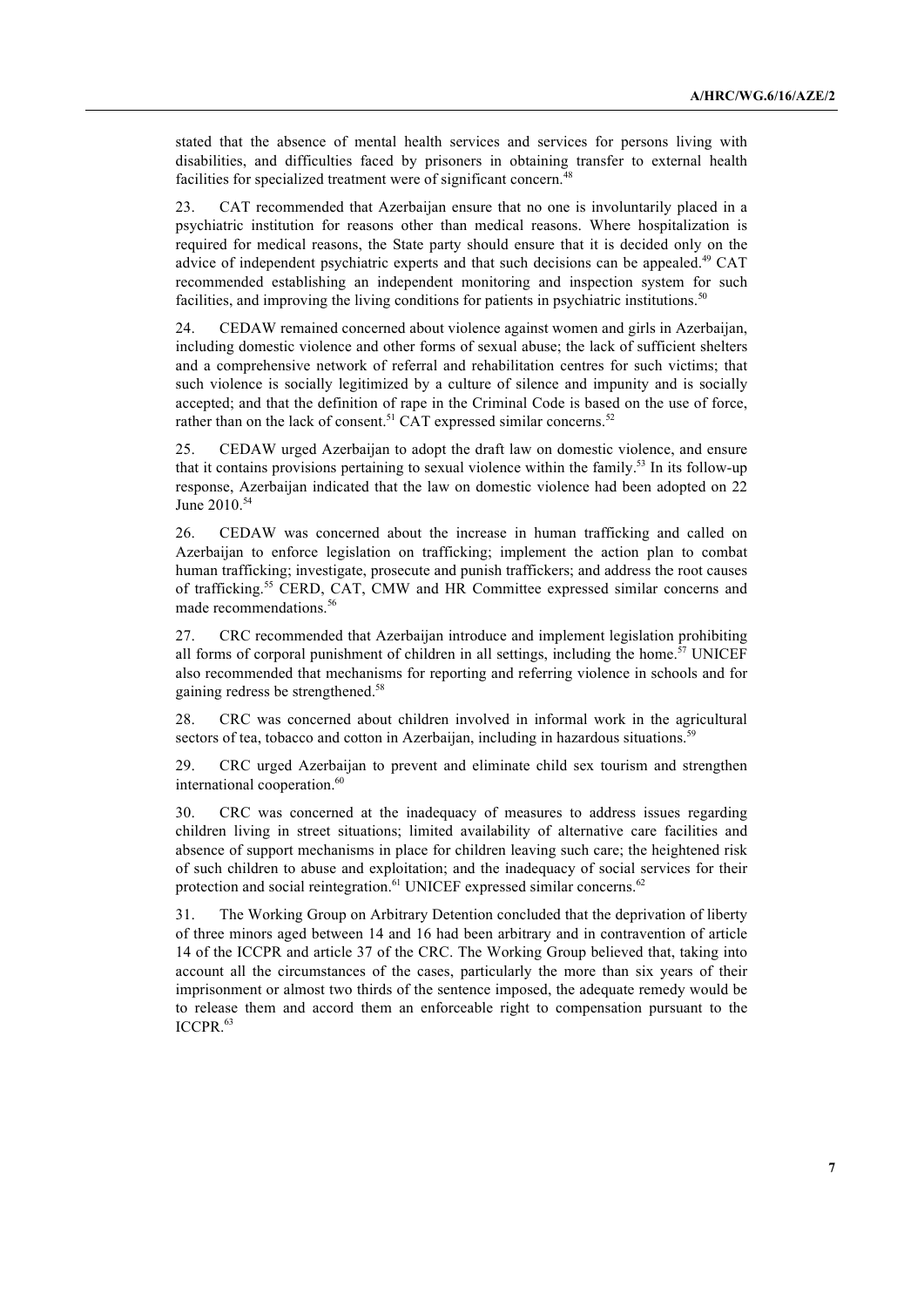# **C. Administration of justice, including impunity, and the rule of law**

32. CEDAW welcomed the presidential decree on the reform of the judicial system, which has improved women's access to justice;<sup>64</sup> CERD welcomed the judiciary reforms;<sup>65</sup> CAT welcomed the State programme to develop the Azerbaijani justice system over 2009– 2013, which envisages improvements for convicted persons.<sup>66</sup>

33. CAT remained concerned at the lack of judicial independence and its susceptibility to political pressure.<sup>67</sup> HR Committee recommended that Azerbaijan ensure that the Judicial Council is fully independent of the executive, and combat corruption.<sup>68</sup>

34. HR Committee was concerned that, although the Constitution entitles every suspect or accused person to legal assistance immediately after his/her apprehension, this is not systematically respected in practice.<sup>69</sup>

35. CAT was concerned that in several cases, courts relied on statements made under duress. It recommended that Azerbaijan ensure that evidence obtained by torture may not be invoked as evidence in any proceedings. $70$ 

36. CMW remained concerned that migrant workers, particularly those in an undocumented or irregular situation, have limited access to justice. It encouraged Azerbaijan to inform migrant workers of the administrative and judicial remedies available, and address their complaints.<sup>71</sup>

37. CAT was concerned about the inadequate legal safeguards for detainees, including restricted access to independent doctors and public defenders and failure to notify detainees of their rights at the time of detention; the shortage of public defenders; the low quality of legal aid; that suspects are purposefully detained for delayed periods as witnesses and denied basic legal safeguards; and that access to medical care is frequently denied.<sup>72</sup>

38. CRC remained concerned at the absence of juvenile justice legislation; the lack of law enforcement personnel specialized in child-related investigations; that persons under the age of 18 are tried as adults; the often long-period of pretrial detention of persons under the age of 18; the fact that juveniles are not always held in separate detention from adults, particularly female detainees; poor detention conditions and overcrowding,<sup>73</sup> as similarly highlighted by UNICEF.<sup>74</sup>

39. OHCHR expressed serious concern that the President had pardoned Ramil Safarov, an Azerbaijani military officer, on his extradition in September 2012; he had been sentenced to life in prison in Hungary for the 2004 brutal murder of Armenian officer, Gurgen Markaryan, who was taking part in the same NATO training programme. OHCHR stated that international standards regarding accountability for serious crimes should be upheld, and ethnically motivated hate crimes of this gravity should be deplored and properly punished, not publicly glorified by leaders and politicians.<sup>75</sup>

# **D. Right to privacy, marriage and family life**

40. CRC was concerned that children's privacy was frequently not sufficiently respected, and the absence of privacy of personal effects and correspondence of children in alternative care and juvenile justice facilities.<sup>76</sup>

41. CRC was concerned about low rates of domestic adoption, particularly for children with disabilities and those above 5 years of age. $^{77}$ 

42. HR Committee noted with concern the large number of under-age marriages which cannot be registered, particularly for girls of internally displaced families.<sup>78</sup> UNICEF noted the 2011 amendment to the Family Code increasing the age of marriage to 18 years for both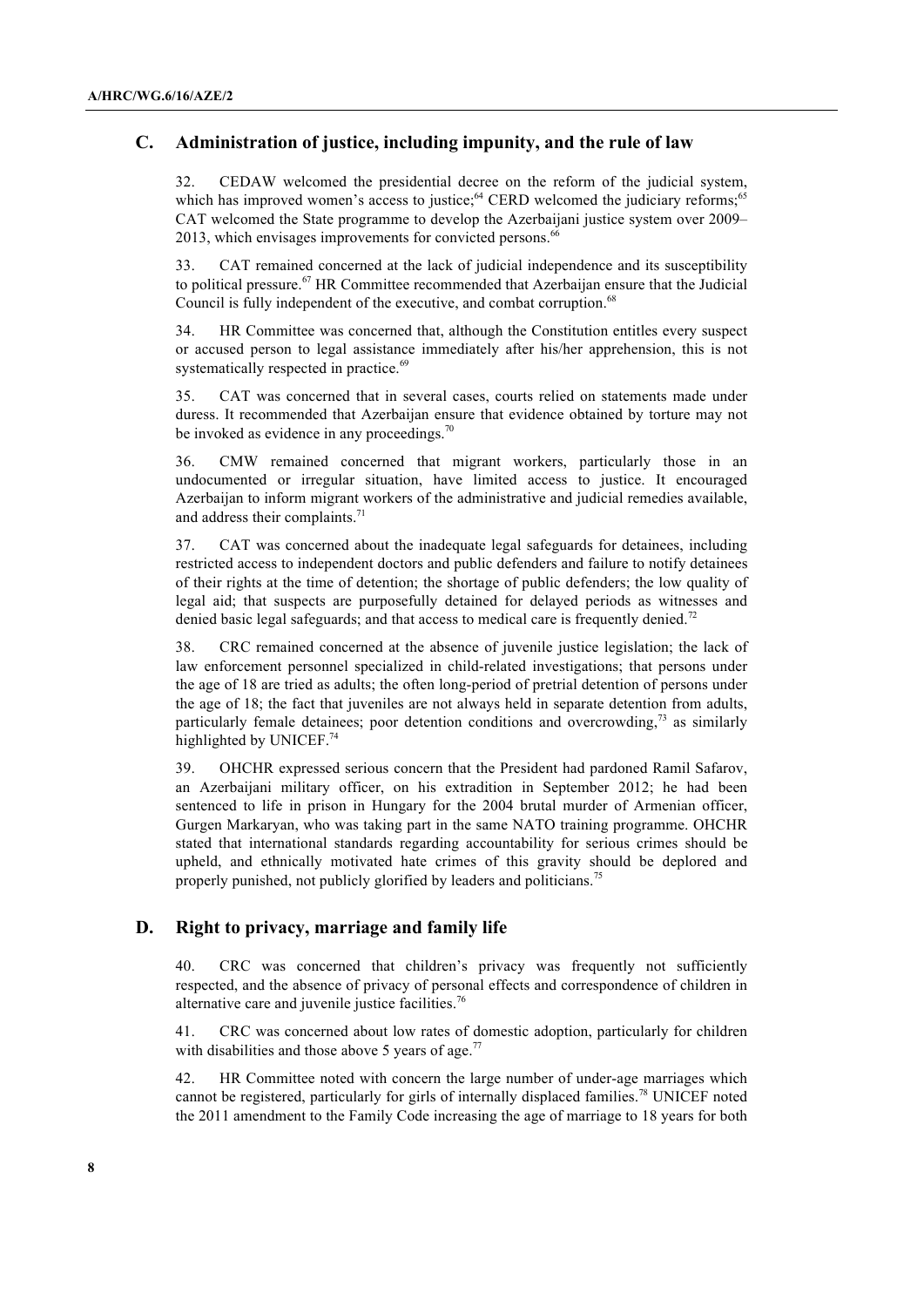boys and girls.79 CEDAW expressed a similar concern and urged Azerbaijan to prevent early marriages and ensure that all marriages are registered.<sup>80</sup>

43. CRC was concerned about unregistered births, both among new-born infants and persons under the age of 18; the situation of children born to parents of socioeconomic marginalization and/or living in remote regions, and to mothers in under-age marriages; and corruption in the birth registration process.<sup>81</sup>

# **E. Freedom of religion or belief, expression, association and peaceful assembly, and right to participate in public and political life**

44. HR Committee noted with concern that religious communities were requested to register and obtain legal personality to be able to function freely, and that Muslim religious communities had to obtain prior authorization from the Caucasus Muslim Board before applying for official registration.<sup>82</sup>

45. HR Committee recommended the adoption of a law exempting conscientious objectors from compulsory military service and providing for alternative civilian service of equivalent length. 83

46. HR Committee remained concerned with the extensive limitations to the media's right to freedom of expression; closure of independent newspapers; removal of licences to broadcast locally from a number of foreign radio stations; harassment and criminal libel suits or hooliganism charges against journalists; and killings or beatings of journalists. It urged Azerbaijan to put an end to direct and indirect restrictions on freedom of expression.<sup>84</sup> CAT and UNESCO expressed similar concerns<sup>85</sup> and recommendations.<sup>86</sup>

47. In 2012, the special rapporteurs on adequate housing, on freedom of expression, on human rights defenders and on torture sent a joint communication on alleged violent attacks on journalists. According to information received, an Azerbaijani journalist/reporter for *Zerkalo* newspaper and of the Institute of Reporters' Freedom and Safety (IRFS) was attacked and beaten by security service staff of the State Oil Company of the Azerbaijan Republic (SOCAR) as he was filming the confrontation between residents of Sulutepe settlement in Baku and SOCAR security staff, who were demolishing homes in the area to develop oil resources. He was reportedly taken to hospital unconscious with serious traumas. Reportedly, his brother and another journalist of *Yeni Musavat* daily newspaper were also subjected to violent attacks by the same group of men.<sup>87</sup>

48. HR Committee recommended that legislation on defamation be brought into line with article 19 of the ICCPR by ensuring a proper balance between the protection of a person's reputation and freedom of expression.<sup>88</sup> CERD encouraged Azerbaijan to bring its legislation on defamation and similar offences into line with international treaties, and reconsider its criminal legislation on defamation, especially articles 147, 148 and 283 of the Criminal Code to ensure its conformity with the Convention. 89

49. HR Committee was concerned about unreasonable restrictions of the right to freedom of peaceful assembly, by refusing to deliver authorizations or by dispersing peaceful demonstrators with excessive use of force.<sup>90</sup>

50. The Special Rapporteur on the rights to freedom of peaceful assembly and of association regretted that no reply had been received to the joint letter sent on 5 March 2012 concerning the 2009 Law on Non-Governmental Organizations and the grave challenges faced by NGOs as well as the de facto ban on peaceful assemblies in Baku. He recommended that the Government revise the aforementioned law to ensure that its revised version complies with international human rights law. He also remained concerned that the demolition of the building housing NGOs and the continuing harassment of their staff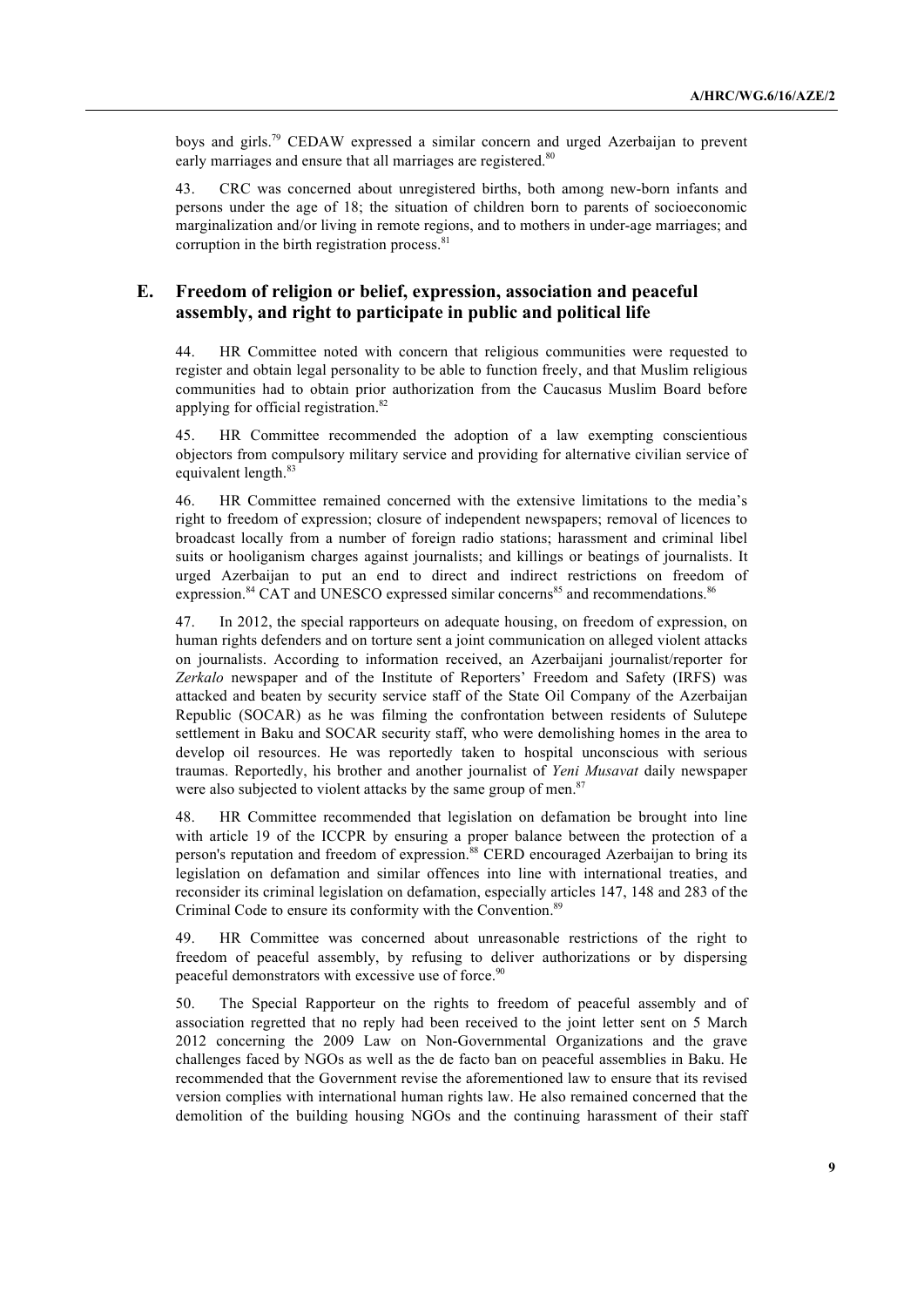might be connected to their legitimate human rights activities. In terms of the peaceful protests held in and around the city of Baku in March 2012, he was gravely concerned that the referred victims may have been subjected to acts of ill-treatment for exercising their legitimate rights to freedom of opinion and expression and to peaceful assembly.<sup>91</sup>

51. The Special Rapporteur recommended that Azerbaijan put in place an enabling and safe environment conducive to the free expression of civil society allowing individuals to exercize their legitimate freedom of association without undue hindrances. He called for a thorough, impartial and independent investigation into any allegation of human rights violations, including acts of intimidation or harassment committed against those exercizing their rights to freedom of peaceful assembly and of association to be conducted; for those responsible to be held accountable and for victims be provided with full redress.<sup>92</sup>

52. The Special Rapporteur on the situation of human rights defenders remained concerned that the policies put in place to monitor NGOs might be putting unnecessary restrictions on the work of human rights defenders.<sup>93</sup>

53. In 2011, the special rapporteurs on adequate housing, on freedom of expression, on freedom of peaceful assembly and of association and on human rights defenders sent a joint communication regarding the alleged demolition of a building owned by a human rights defender. On 11 August 2011, bulldozers and a team of workers, allegedly dispatched by the Mayor's office, began to demolish the building in Baku, which was owned by the director of the Institute of Peace and Democracy, and which also housed two other human rights organizations, the Azerbaijan Campaign to Ban Landmines and the Women's Crisis Centre. Property, including documents, computers, furniture, files, office equipment and books, was reportedly destroyed. The demolition allegedly took place despite an injunction issued by the Administrative Economic Court No. 1 of Nasimi District in May 2011, prohibiting the demolition of the building.<sup>94</sup> It was reported that new facilities and support had not been found for the Women's Crisis Centre and the provision of legal and medical assistance to women had stopped. It was further reported that employees of the Centre allegedly continued to be under surveillance and harassed by the police, especially during their meetings with diplomats and journalists.<sup>95</sup> OHCHR expressed similar concerns.<sup>96</sup>

54. CEDAW remained concerned about the very low level of women's participation in political and public life, especially their underrepresentation in decision-making bodies, including Parliament, the Government, diplomatic service, regional and local municipalities and higher judiciary levels.<sup>97</sup> HR Committee expressed similar concerns.<sup>98</sup>

55. CERD invited Azerbaijan to promote representation of the various ethnic groups in Parliament and other elected and public bodies.<sup>99</sup>

### **F. Right to work and to just and favourable conditions of work**

56. CEDAW remained concerned about both vertical and horizontal gender segregation within the labour market; high women unemployment; women concentration in lowerpaying sectors, such as health care, education and the informal sector; the wide wage gap; and lack of compliance with the principle of equal pay for equal work in provisions of the Labour Code and the Gender Equality Act of 2006.<sup>100</sup>

57. CMW remained concerned that despite the "single window" policy, the migration procedures, particularly those to obtain an individual permit of work, are burdensome and complex.<sup>101</sup>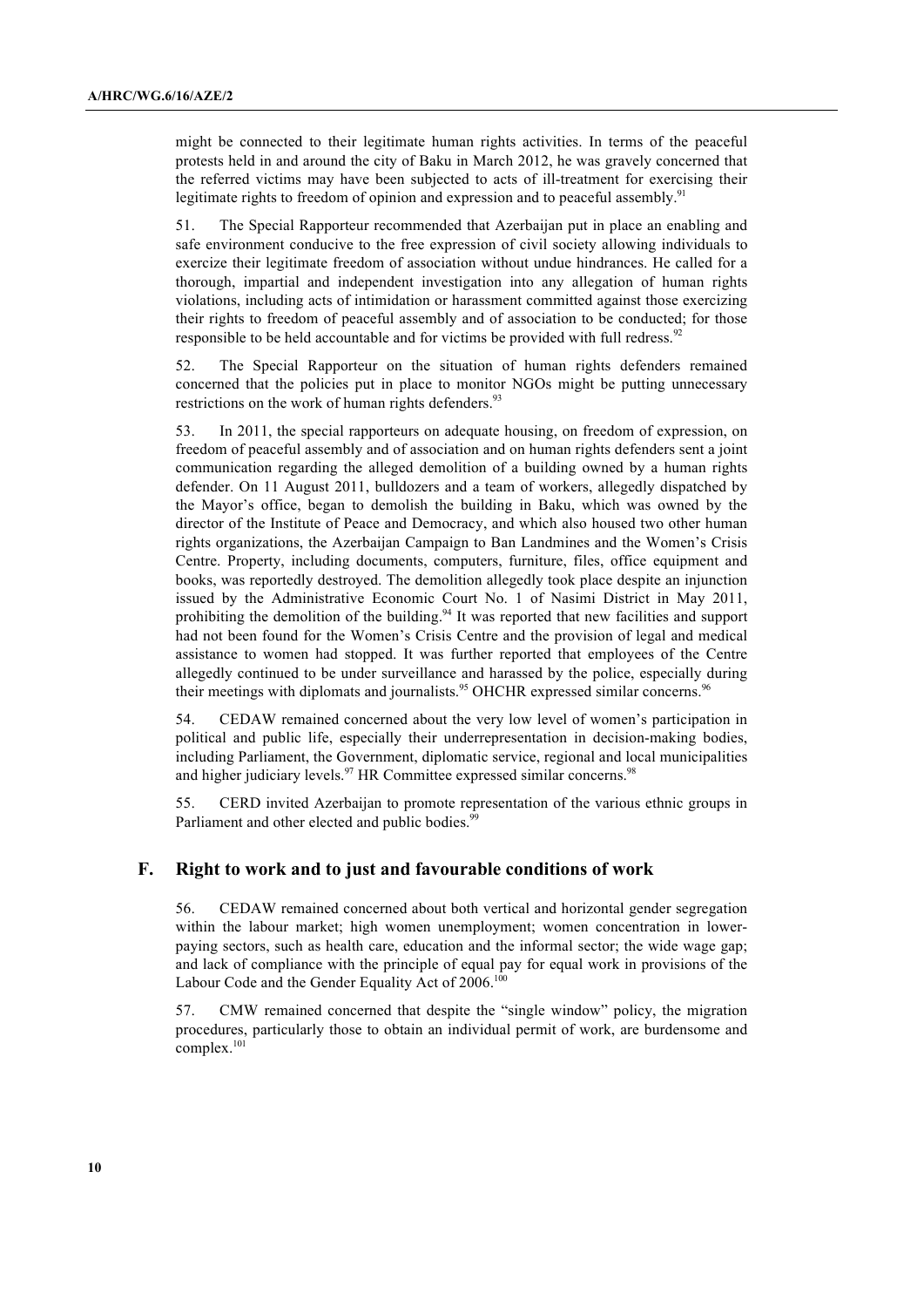# **G. Right to social security and to an adequate standard of living**

58. CERD remained concerned about disparities in the enjoyment of economic, social and cultural rights, particularly affecting ethnic groups in rural and remote mountainous areas.102

59. UNICEF recommended that a network of new social services for children be established to enhance social protection and financial aid.<sup>103</sup>

### **H. Right to health**

60. The Special Rapporteur on health noted that the health-care system remained underdeveloped and underfunded. This was especially acute in rural areas, where clinics were often inaccessible and understaffed with a low quality of services. Individuals and families living in these poverty-affected areas faced the greatest challenges in accessing quality primary health-care services. In order to ensure access and availability of preventative care goods, services and facilities, he strongly urged Azerbaijan to substantially increase its efforts and resources towards strengthening the country's primary health-care system.<sup>104</sup>

61. CRC noted with concern that corruption among health-care professionals, with the widespread expectation of informal payments, was obstructing access to health care; and that the primary health-care provision remained inadequate.<sup>105</sup>

62. The Special Rapporteur on health mentioned that the stigmatization of individuals affected by TB was a serious concern as it prevented people from getting tested for TB and discouraged affected individuals from seeking treatment. Stigmatization was partly rooted in low public awareness about the prevention and transmission of TB. He also emphasized that the participation of affected communities was necessary to ensuring sustainable and effective prevention and control of TB.<sup>106</sup>

63. CRC was concerned at the high infant mortality rate and urged Azerbaijan to reduce it.<sup>107</sup> UNICEF expressed similar concerns.<sup>108</sup>

64. CEDAW remained concerned at insufficient access to adequate general health-care services and reproductive health-care services for women, especially for those living in rural and remote areas, and internally displaced and refugee women; high maternal mortality rate; and rise in abortion rate.<sup>109</sup>

65. The Special Rapporteur on health noted that the abortion rate was one of the highest in the world, due in part to the practice of sex-selective abortion and the lack of sexual and reproductive health education and awareness programmes. He called on the Government to urgently address the problematic use of abortion as a method of family planning, including by ensuring that contraceptives are available and accessible, and that adolescents, in particular, have access to education and information concerning sexual and reproductive health.<sup>110</sup> CRC recommended that Azerbaijan provide adolescents with education on sex and reproductive health, particularly regarding HIV; improve accessibility to contraception; and address the high rate of suicide among adolescents.<sup>111</sup>

66. CMW remained concerned about undocumented and irregular migrant workers who did not enjoy the right to medical care, including emergency medical care, and that their children have difficulty accessing education. 112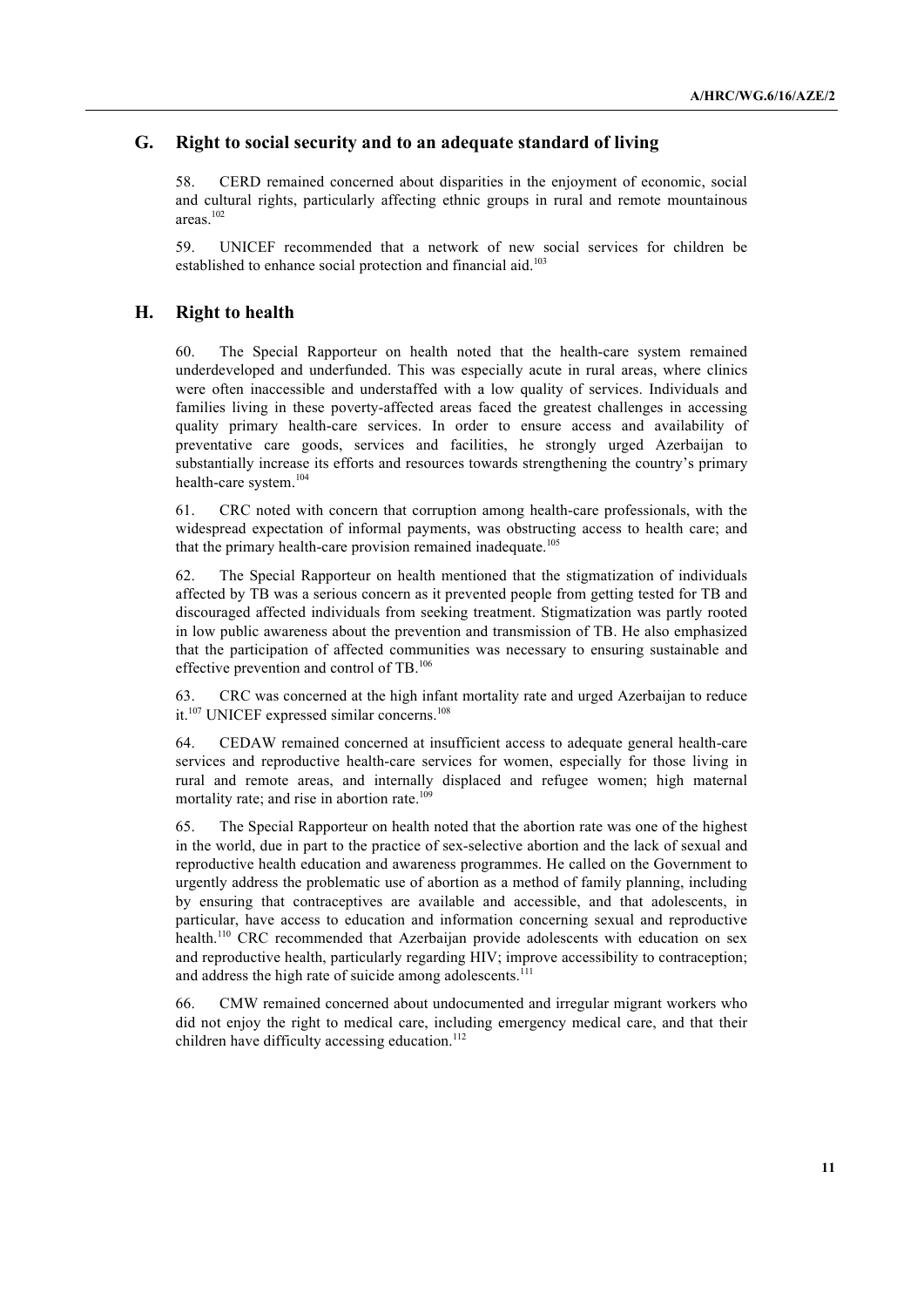# **I. Right to education**

67. CRC was concerned at the inadequacy of financial resources allocated to education, particularly regarding early childhood care and preschool education, inadequate teacher training and the high number of children not attending school.<sup>113</sup>

68. CEDAW recommended that Azerbaijan adopt temporary special measures to accelerate women's representation in decision-making positions at all levels of education.<sup>114</sup>

69. CRC recommended that Azerbaijan prohibit training in the use of firearms in military schools for all persons under the age of 18, and establish an independent complaint and investigation mechanism for children attending military schools.<sup>115</sup>

#### **J. Cultural rights**

70. UNESCO encouraged Azerbaijan to consider initiating a series of studies and debates on cultural rights in universities and cultural institutions. 116

### **K. Persons with disabilities**

71. CRC urged Azerbaijan to eliminate discrimination against children with disabilities; establish a clear legislative definition of disability; adopt a social model approach in accordance with CRPD; and provide for their inclusion in the mainstream education system.<sup>117</sup>

72. UNICEF recommended that Azerbaijan implement legislative provisions to ensure access of persons with disabilities to the labour market, particularly provisions prohibiting discrimination in recruitment, continuance of employment, career advancement and safe and healthy working conditions.<sup>118</sup>

### **L. Minorities**

73. HR Committee regretted the absence of clarification regarding the steps taken to address its concerns, in particular, on the reductions in the legal guarantees relating to the protection of minorities in the Law on the State Language (2002) and on the absence of consultative structures for representatives of minorities (art. 27). HR Committee also called on Azerbaijan to ensure that members of minorities enjoy their rights in full compliance with article 27 of the ICCPR, including creating a national consultative organ comprising representatives of minorities, in order to better take into account their specific needs and enable them to participate in the decision-making process in respect of issues of interest to them.<sup>119</sup> CERD made similar recommendations.<sup>120</sup>

74. CERD recommended that Azerbaijan preserve and develop minority languages and establish a public school network that offers teaching of and in minority languages.<sup>121</sup>

#### **M. Migrants, refugees and asylum seekers**

75. CMW was concerned at the very high percentage of irregular migrant workers, without adequate working conditions and social security benefits.<sup>122</sup>

76. CMW noted with concern that migrant workers facing expulsion or having to leave the country after termination of their employment are not given enough time to finalize pending matters and to seek redress for any violations of their rights.<sup>123</sup> Furthermore, in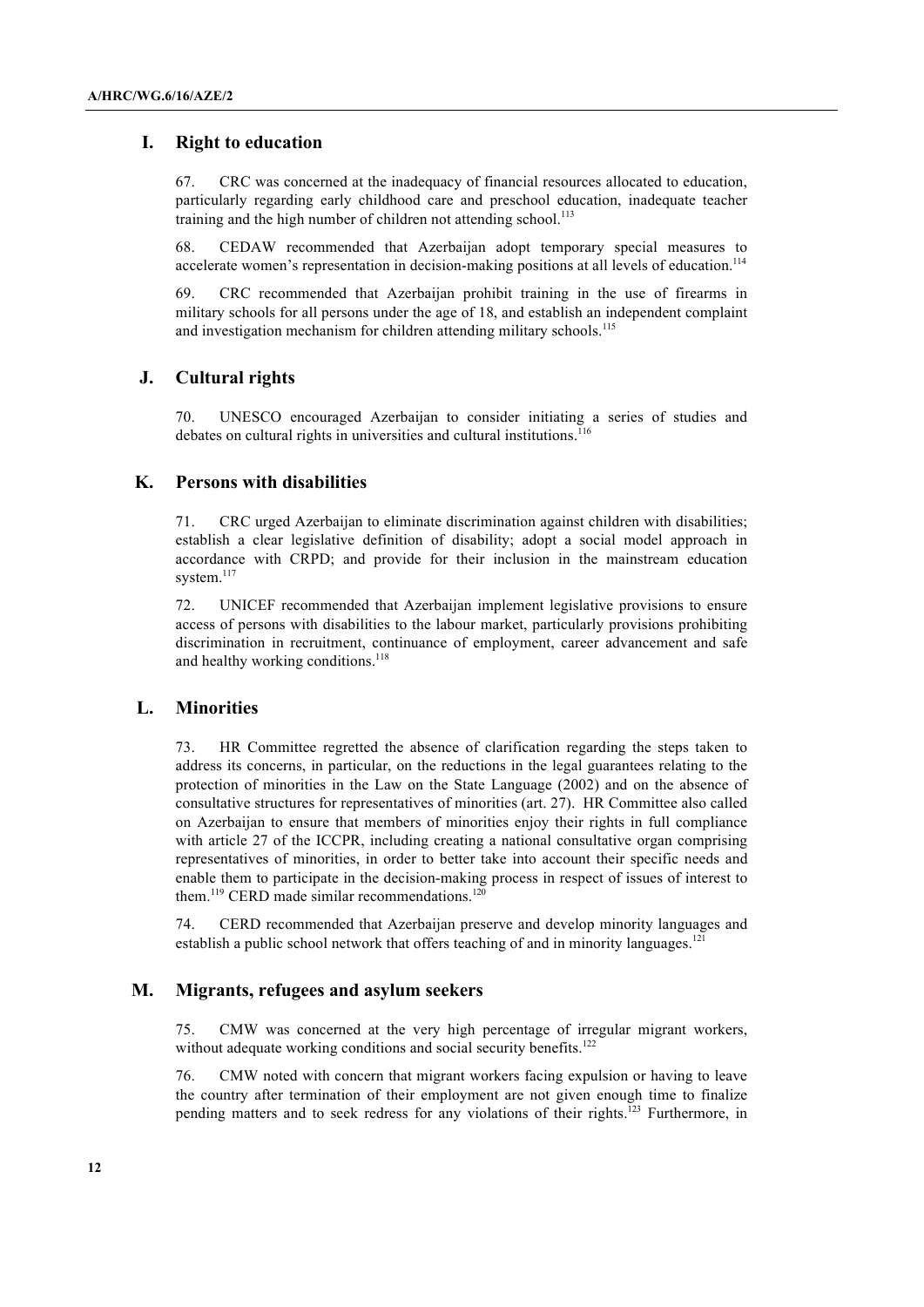cases of early termination of the contract, the migrant worker's resident permit becomes null and they have no right to seek alternative employment.<sup>124</sup>

77. CERD was concerned that asylum seekers, refugees and internally displaced persons experience discrimination in employment, education, housing and health, and some asylum seekers, including Russian citizens from Chechnya, were excluded from the refugee determination procedure.<sup>125</sup> UNHCR recommended that Azerbaijan adopt a legislative framework providing for complementary forms of protection to persons fleeing their countries of origin due to generalized violence and risk of serious human rights violations; admit ethnic Chechen asylum seekers to the national refugee status determination procedure; remove existing restrictions and limitations on legal employment and ensure free access by refugees, asylum seekers and stateless persons to state social services; and ensure that civil rights of refugees and asylum seekers, including the right to marriage, are respected.<sup>126</sup>

78. CRC was concerned at the lack of a mechanism to protect and assist unaccompanied and separated children seeking asylum; lack of legal protection and welfare for asylum seekers; lack of adequate access by children of asylum seekers to public health, education, social services or an adequate standard of living; and lack of provision for birth registration of infants in an asylum-seeking situation, which places them at risk of statelessness.<sup>127</sup>

79. UNHCR recommended that Azerbaijan implement a statelessness status determination procedure to identify stateless persons and grant them a legal status, and establish measures to ensure the registration of all children born in the State territory, regardless of their nationality and immigration status, including children born to asylum seekers, refugees and stateless persons.<sup>128</sup>

### **N. Internally displaced persons**

80. HR Committee remained concerned that, despite the Azerbaijani authorities' achievement in addressing the problems of the large number of internally displaced persons following the 1991-94 conflict with Armenia, particularly in Nagorno-Karabakh, such people face problems obtaining address registration (*propiska*), which deprives them of social entitlements, allowances and the enjoyment of a number of rights, including employment and health.<sup>129</sup>

81. The Representative of the Secretary-General (RSG) on the human rights of internally displaced persons (IDPs) concluded that IDPs continued to face a number of problems, some of which were increasingly related to the protracted nature of their displacement. The full restoration of the human rights of IDPs required first and foremost, a resolution to the outstanding peace negotiations over the Nagorno-Karabak conflict, so that those who wished to do so may exercise their right to return to their place of origin.<sup>130</sup>

82. CEDAW remained concerned about the vulnerable and marginalized situation of refugee and internally displaced women and girls, especially in rural areas, regarding access to education, employment, health care, psychosocial support and housing; and the limited involvement and consultation of internally displaced women in the planning of policies and programmes.<sup>131</sup> CERD expressed similar concerns.<sup>132</sup>

83. The RSG stated that more efforts and new housing strategies were necessary, particularly as housing security for IDPs may become increasingly precarious in view of the pressures of urbanization, economic expansion in large cities and privatization. Developing alternative housing strategies should be a priority in the coming years, including rental subsidies or special rental agreements between the State and private owners.<sup>133</sup>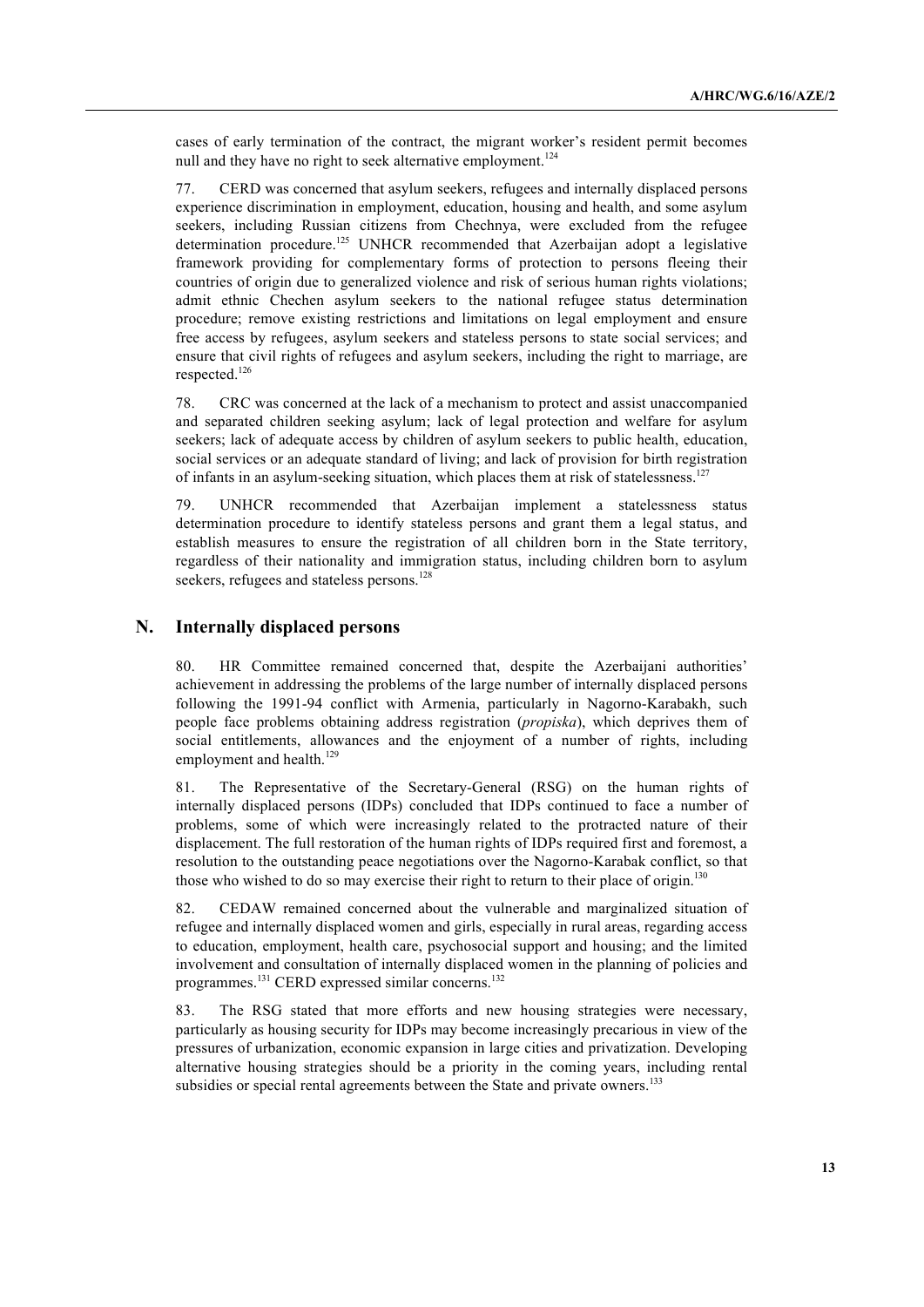84. UNHCR recommended that Azerbaijan ensure living conditions of IDPs, prioritizing vulnerable families in sub-standard housing conditions; ensure full implementation of guarantees against forced eviction, including by developing a comprehensive housing strategy that can provide practical housing alternatives and schemes; and involve IDPs in decision-making. UNHCR recommended that Azerbaijan ensure full access to remedies by supporting and encouraging the role of NGOs in working on legal assistance and counselling. 134

85. The RSG noted that certain groups among the internally displaced population, including persons who have lived in isolated settlements (including youth) or who have been unemployed for many years, as well as female-headed households and the elderly, required special assistance in many cases through State benefits, which would allow for an adequate standard of living, and prepare them for re-entry into the labour market.<sup>135</sup>

86. The RSG encouraged conducting a study to determine the level and quality of education provided to IDPs. Mixed schools should be promoted, so as to foster greater social integration of children from displaced communities. He urged the Government to take measures, such as simplified documentation procedures, and allow for "alternative" documents when those normally required are not available wherever possible, so as to ensure that the rights of IDPs are not adversely affected by such problems.<sup>136</sup>

87. While voluntary return remained the preferred solution for the majority of IDPs, the RSG encouraged the development of policies and strategies which would foster selfreliance and full social integration for all persons during their displacement.<sup>137</sup>

### **O. Right to development and environmental issues**

88. CRC recommended that Azerbaijan provide a legislative framework requiring companies to respect children's rights, particularly companies involved in the extractive and cotton-producing industries; and conduct human rights assessments to prevent violations.<sup>138</sup>

#### **P. Situation in, or in relation to, specific regions or territories**

89. CERD was deeply concerned about the persistence of the conflict over Nagorno-Karabakh and its negative influence on the exercise and full enjoyment of the rights enshrined in the ICERD, particularly by IDPs.<sup>139</sup> CMW noted the expressed difficulties in implementing the ICRMW in the Nagorno-Karabakh region, as reflected in Security Council resolutions 822, 853, 874 and 884 of 1993.<sup>140</sup>

*Notes*

 $1$  Unless indicated otherwise, the status of ratifications of instruments listed in the table may be found on the official website of the United Nations Treaty Collection database, Office of Legal Affairs of the United Nations Secretariat, http://treaties.un.org/. Please also refer to the United Nations compilation on Azerbaijan from the previous cycle (A/HRC/WG.6/4/AZE/2).

<sup>&</sup>lt;sup>2</sup> The following abbreviations have been used for this document:

| <b>ICERD</b>      | International Convention on the Elimination of All Forms of Racial |
|-------------------|--------------------------------------------------------------------|
|                   | Discrimination                                                     |
| <b>ICESCR</b>     | International Covenant on Economic, Social and Cultural Rights;    |
| <b>OP-ICESCR</b>  | Optional Protocol to ICESCR                                        |
| <b>ICCPR</b>      | International Covenant on Civil and Political Rights               |
| <b>ICCPR-OP 1</b> | Optional Protocol to ICCPR                                         |
|                   |                                                                    |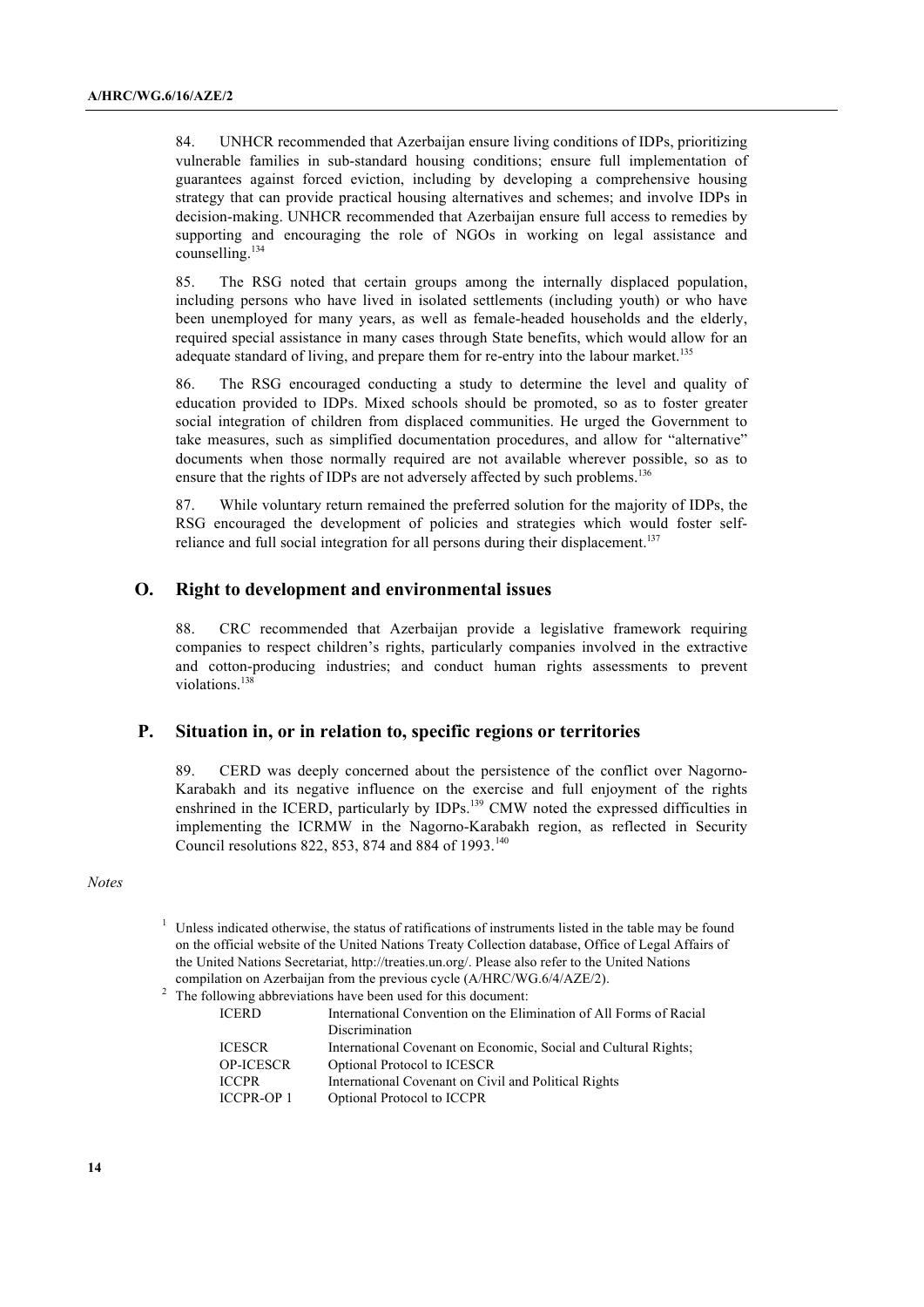| <b>ICCPR-OP 2</b> | Second Optional Protocol to ICCPR, aiming at the abolition of the death<br>penalty                 |
|-------------------|----------------------------------------------------------------------------------------------------|
| <b>CEDAW</b>      | Convention on the Elimination of All Forms of Discrimination against<br>Women                      |
| OP-CEDAW          | Optional Protocol to CEDAW                                                                         |
| <b>CAT</b>        | Convention against Torture and Other Cruel, Inhuman or Degrading<br><b>Treatment or Punishment</b> |
| OP-CAT            | Optional Protocol to CAT                                                                           |
| <b>CRC</b>        | Convention on the Rights of the Child                                                              |
| OP-CRC-AC         | Optional Protocol to CRC on the involvement of children in armed<br>conflict                       |
| OP-CRC-SC         | Optional Protocol to CRC on the sale of children, child prostitution and<br>child pornography      |
| OP-CRC-IC         | Optional Protocol to CRC on a communications procedure                                             |
| <b>ICRMW</b>      | International Convention on the Protection of the Rights of All Migrant                            |
|                   | Workers and Members of Their Families                                                              |
| <b>CRPD</b>       | Convention on the Rights of Persons with Disabilities                                              |
| <b>OP-CRPD</b>    | Optional Protocol to CRPD                                                                          |
| <b>CPED</b>       | International Convention for the Protection of All Persons from Enforced                           |
|                   | Disappearance                                                                                      |

- <sup>3</sup> Individual complaints: ICCPR-OP 1, art 1; OP-CEDAW, art. 1; OP-CRPD, art. 1; OP-ICESCR, art. 1; OP-CRC-IC, art.5; ICERD, art. 14; CAT, art. 22; ICRMW, art. 77; and CPED, art. 31. Inquiry procedure: OP-CEDAW, art. 8; CAT, art. 20; CPED, art. 33; OP-CRPD, art. 6; OP-ICESCR, art. 11; and OP-CRC-IC, art. 13. Inter-State complaints: ICCPR, art. 41; ICRMW, art. 76; CPED, art. 32; CAT, art. 21; OP-ICESCR, art. 10; and OP-CRC-IC, art. 12. Urgent action: CPED, art. 30.
- <sup>4</sup> 1951 Convention relating to the Status of Refugees and its 1967 Protocol, 1954 Convention relating to the Status of Stateless Persons and 1961 Convention on the Reduction of Statelessness.
- <sup>5</sup> Geneva Convention for the Amelioration of the Condition of the Wounded and Sick in Armed Forces in the Field (First Convention); Geneva Convention for the Amelioration of the Condition of Wounded, Sick and Shipwrecked Members of Armed Forces at Sea (Second Convention); Geneva Convention relative to the Treatment of Prisoners of War (Third Convention); Geneva Convention relative to the Protection of Civilian Persons in Time of War (Fourth Convention); Protocol Additional to the Geneva Conventions of 12 August 1949, and relating to the Protection of Victims of International Armed Conflicts (Protocol I); Protocol Additional to the Geneva Conventions of 12 August 1949, and relating to the Protection of Victims of Non-International Armed Conflicts (Protocol II); Protocol Additional to the Geneva Conventions of 12 August 1949, and relating to the Adoption of an Additional Distinctive Emblem (Protocol III). For the official status of ratifications, see Federal Department of Foreign Affairs of Switzerland, at www.eda.admin.ch/eda/fr/home/topics/intla/intrea/chdep/warvic.html.
- <sup>6</sup> Protocol to Prevent, Suppress and Punish Trafficking in Persons, Especially Women and Children, supplementing the United Nations Convention against Transnational Organized Crime.
- International Labour Organization Convention No. 29 concerning Forced or Compulsory Labour; Convention No. 105 concerning the Abolition of Forced Labour; Convention No. 87 concerning Freedom of Association and Protection of the Right to Organise; Convention No. 98 concerning the Application of the Principles of the Right to Organise and to Bargain Collectively; Convention No. 100 concerning Equal Remuneration for Men and Women Workers for Work of Equal Value; Convention No. 111 concerning Discrimination in Respect of Employment and Occupation; Convention No. 138 concerning Minimum Age for Admission to Employment; Convention No. 182 concerning the Prohibition and Immediate Action for the Elimination of the Worst Forms of Child Labour.
- <sup>8</sup> International Labour Organization Convention No.169 concerning Indigenous and Tribal Peoples in Independent Countries and Convention No.189 concerning Decent Work for Domestic Workers.<br>CEDAW/C/AZE/CO/4, para. 46; CAT/C/AZE/CO/3, para. 27; and CRC/C/AZE/CO/3-4, para. 78.
- 

- <sup>11</sup> CMW/C/AZE/CO/1, paras. 17 and 19.
- <sup>12</sup> UNESCO submission to the UPR on Azerbaijan, p.7.

<sup>10</sup> CAT/C/AZE/CO/3, para. 27.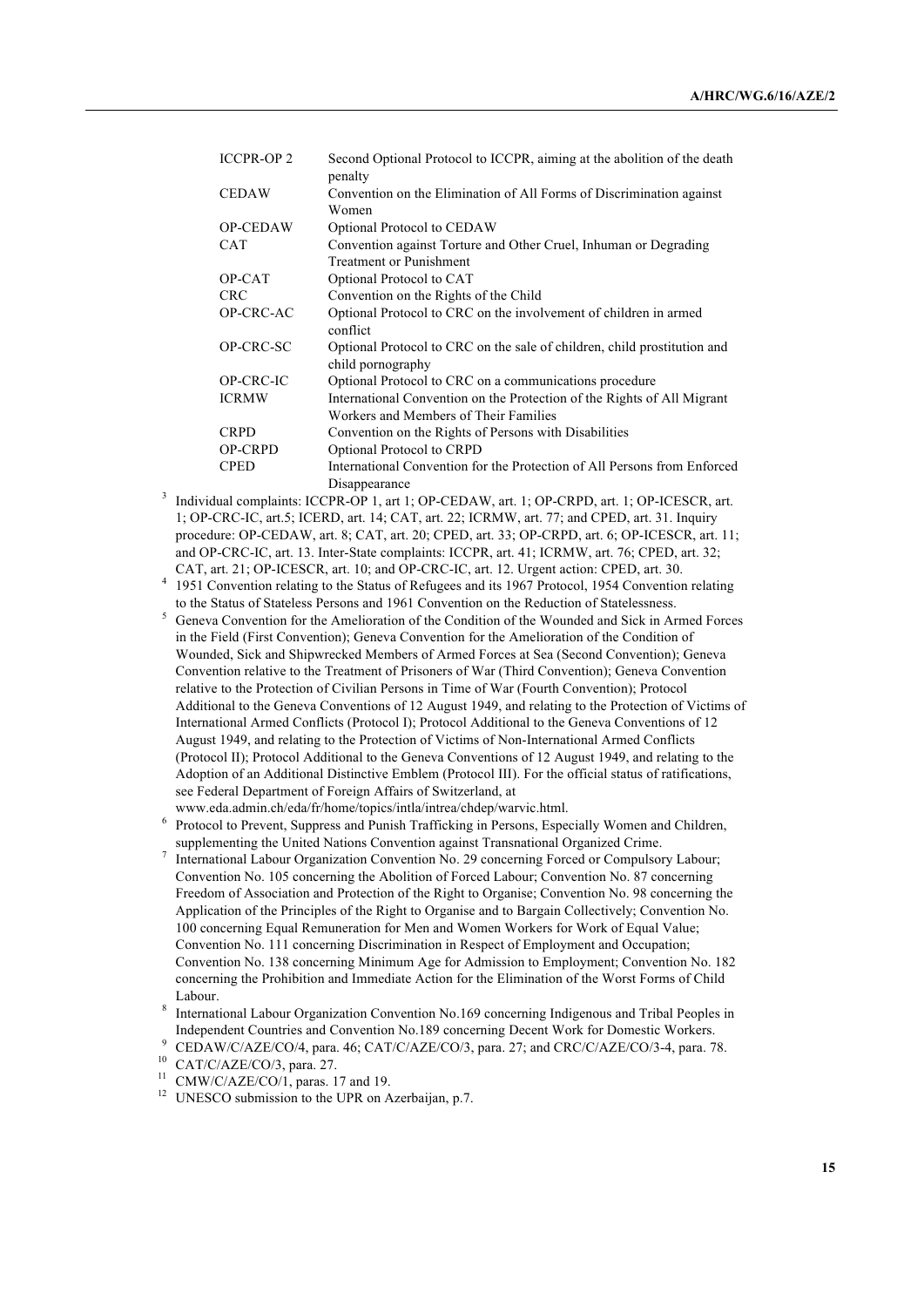- <sup>13</sup> CRC/C/AZE/CO/3-4, para. 9.
- <sup>14</sup> UNICEF submission to the UPR on Azerbaijan, p. 2.<br><sup>15</sup> CAT/C/AZE/CO/3, para. 8.
- 
- <sup>16</sup> CMW/C/AZE/CO/1, para. 13.
- <sup>17</sup> According to article  $\overline{5}$  of the rules of procedure for the International Coordination Committee (ICC) Sub-Committee on Accreditation, the different classifications for accreditation used by the Sub-Committee are: A: Voting Member (fully in compliance with each of the Paris Principles), B: Non-Voting Member (not fully in compliance with each of the Paris Principles or insufficient information provided to make a determination), C: No Status (not in compliance with the Paris Principles).
- <sup>18</sup> For the list of national human rights institutions with accreditation status granted by the International Coordination Committee of National Institutions for the Promotion and Protection of Human Rights (ICC), see A/HRC/20/10, annex.
- $^{19}$  CAT/C/AZE/CO/3, para. 10.
- <sup>20</sup> CRC/C/AZE/CO/3-4, para. 16; and UNICEF submission to the UPR on Azerbaijan, p. 2.
- <sup>21</sup> CERD/C/AZE/CO/6, para. 16.
- $22$  The following abbreviations have been used for this document:

| <b>CERD</b>  | Committee on the Elimination of Racial Discrimination                |
|--------------|----------------------------------------------------------------------|
| <b>CESCR</b> | Committee on Economic, Social and Cultural Rights                    |
| HR Committee | Human Rights Committee                                               |
| <b>CEDAW</b> | Committee on the Elimination of Discrimination against Women         |
| <b>CAT</b>   | Committee against Torture                                            |
| <b>CRC</b>   | Committee on the Rights of the Child                                 |
| <b>CMW</b>   | Committee on the Protection of the Rights of All Migrant Workers and |
|              | Members of Their Families                                            |
| <b>CRPD</b>  | Committee on the Rights of Persons with Disabilities                 |
| <b>CED</b>   | Committee on Enforced Disappearances                                 |
| <b>SPT</b>   | Subcommittee on Prevention of Torture                                |
|              |                                                                      |

- <sup>23</sup> CRC/C/AZE/CO/3-4, para. 7.
- $24$  CCPR/C/AZE/CO/3, para. 22.
- <sup>25</sup> CCPR/C/AZE/CO/3/Add.1; and CCPR/C/AZE/CO/3/Add.2.
- <sup>26</sup> CEDAW/C/AZE/CO/4, para. 48.
- $27$  CEDAW/C/AZE/CO/4/Add.1.
- $28$  CAT/C/AZE/CO/3, para. 30.
- $29$  CAT/C/AZE/CO/3/Add.1.
- <sup>30</sup> Letter dated 30 April 2012 from CAT to the Permanent Mission of Azerbaijan, available at http://www2.ohchr.org/english/bodies/cat/docs/followup/LetterAzerbaijan.pdf.
- $31$  CERD/C/AZE/CO/6, para. 23.
- <sup>32</sup> CCPR/C/100/D/1633/2007.
- $33$  A/66/40 (Vol. I).
- <sup>34</sup> For the titles of special procedures, see www.ohchr.org/EN/HRBodies/SP/Pages/Themes.aspx and www.ohchr.org/EN/HRBodies/SP/Pages/Countries.aspx.
- <sup>35</sup> CCPR/C/AZE/CO/3, para. 6.
- <sup>36</sup> CEDAW/C/AZE/CO/4, paras. 20 and 36.
- <sup>37</sup> Ibid., para. 18.
- <sup>38</sup> CRC/C/AZE/CO/3-4, para. 30; and UNICEF submission to the UPR on Azerbaijan, p. 3.<br><sup>39</sup> CERD/C/AZE/CO/6, para. 15.
- 
- $^{40}$  CMW/C/AZE/CO/1, paras. 24 and 25.
- <sup>41</sup> CCPR/C/AZE/CO/3, para. 19.
- <sup>42</sup> Ibid., para. 11.
- <sup>43</sup> CAT/C/AZE/CO/3, para. 9.
- <sup>44</sup> Ibid., para. 22.
- <sup>45</sup> CCPR/C/AZE/CO/3, para. 9.
- <sup>46</sup> CAT/C/AZE/CO/3, para. 13.
- <sup>47</sup> Ibid., para. 14; see also CCPR/C/AZE/CO/3, para. 10.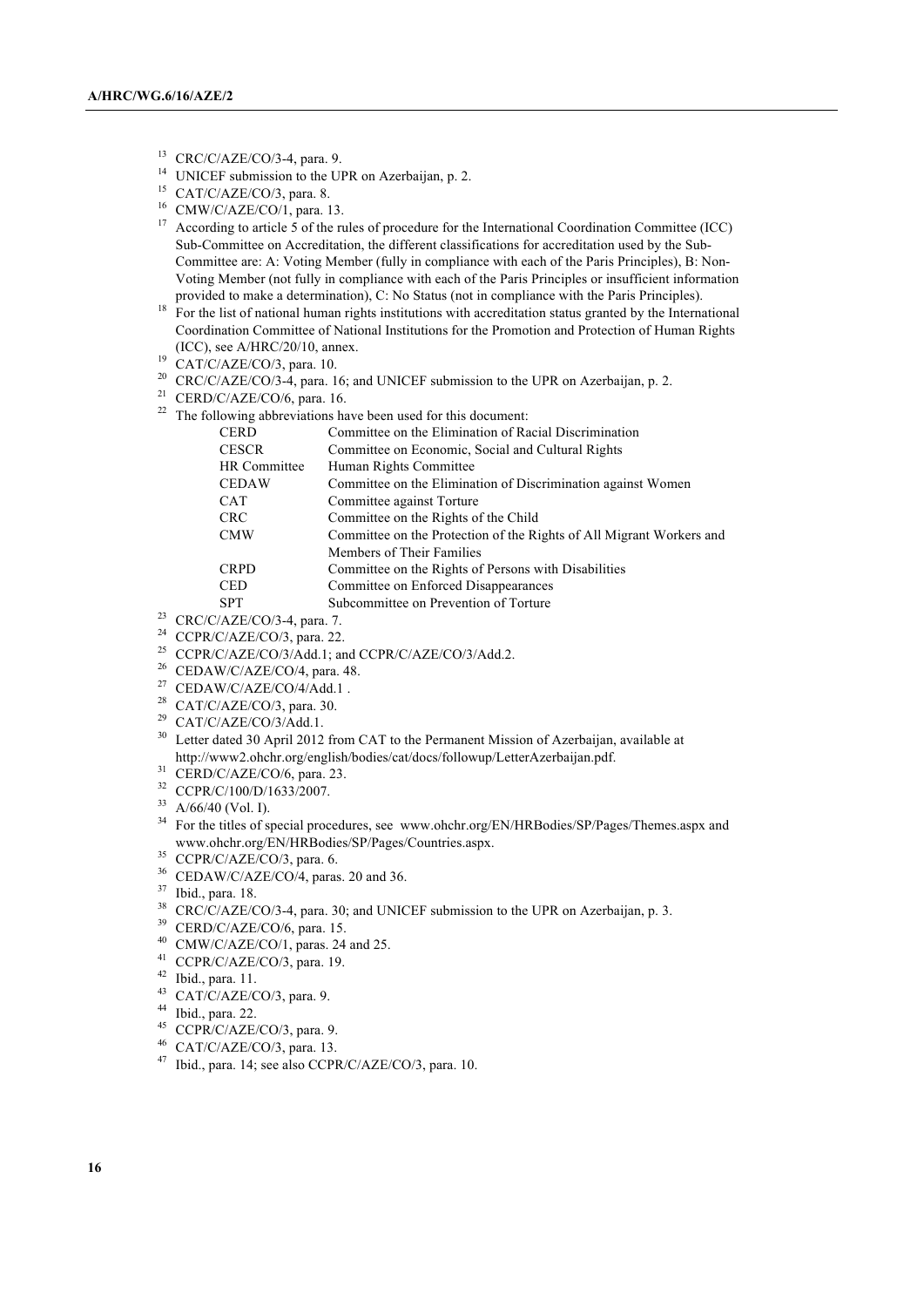- <sup>48</sup> End-of-mission press statement by the Special Rapporteur on the right to health on his visit to Azerbaijan (Baku, 23 May 2012), available at
- http://www.ohchr.org/EN/NewsEvents/Pages/DisplayNews.aspx?NewsID=12181&LangID=E.
- 49 CAT/C/AZE/CO/3, para. 15.
- Ibid., para. 16.
- CEDAW/C/AZE/CO/4, para. 21.
- CAT/C/AZE/CO/3, para. 19.
- CEDAW/C/AZE/CO/4, para. 22.
- CEDAW/C/AZE/CO/4/Add.1, para. 5.
- CEDAW/C/AZE/CO/4, paras. 23-24.
- CMW/C/AZE/CO/1, paras. 46-47; CCPR/C/AZE/CO/3, para. 5; CERD/C/AZE/CO/6, para. 7; and CAT/C/AZE/CO/3, para. 20.
- CRC/C/AZE/CO/3-4, para. 46.
- UNICEF submission to the UPR on Azerbaijan, p. 4.
- CRC/C/AZE/CO/3-4, para. 69.
- CRC/C/OPSC/AZE/CO/1, para. 25.
- CRC/C/AZE/CO/3-4, para. 71.
- UNICEF submission to the UPR on Azerbaijan, p. 4.
- A/HRC/WGAD/2011/22, paras. 55-56.
- CEDAW/C/AZE/CO/4, para. 8.
- CERD/C/AZE/CO/6, para. 4.
- CAT/C/AZE/CO/3, para. 4.
- Ibid., para. 17.
- CCPR/C/AZE/CO/3, para. 12.
- Ibid., para. 8.
- CAT/C/AZE/CO/3, para. 18.
- CMW/C/AZE/CO/1, paras. 26-27.
- CAT/C/AZE/CO/3, para. 11.
- CRC/C/AZE/CO/3-4, para. 75.
- UNICEF submission to the UPR on Azerbaijan, p. 5.
- OHCHR Press briefing note on Azerbaijan (Geneva, 7 September 2012), available at
- http://www.ohchr.org/EN/NewsEvents/Pages/DisplayNews.aspx?NewsID=12481&LangID=E.
- CRC/C/AZE/CO/3-4, para. 41.
- Ibid., para. 54.
- CCPR/C/AZE/CO/3, para. 7.
- UNICEF submission to the UPR on Azerbaijan, p. 5.
- CEDAW/C/AZE/CO/4, paras. 39-40.
- CRC/C/AZE/CO/3-4, paras. 38-39.
- CCPR/C/AZE/CO/3, para. 13.
- Ibid., para. 14.
- Ibid., para. 15.
- 85 UNESCO submission to the UPR on Azerbaijan, p. 7.
- CAT/C/AZE/CO/3, para. 21.
- A/HRC/21/49, p. 34.
- 88 CCPR/C/AZE/CO/3, para. 15.
- <sup>89</sup> CERD/C/AZE/CO/6, para. 10; see also UNESCO submission to the UPR on Azerbaijan, p. 8.
- 90 CCPR/C/AZE/CO/3, para. 16.
- A/HRC/20/27/Add.3, paras. 24-27.
- Ibid., paras 27 and 29.
- A/HRC/19/55/Add.2, para 17.
- A/HRC/19/44, p. 66.
- Ibid., p. 84.
- <sup>96</sup> OHCHR Press Briefing Note on Azerbaijan (Geneva, 16 August 2011), available at
- http://www.ohchr.org/EN/NewsEvents/Pages/DisplayNews.aspx?NewsID=11308&LangID=E.
- CEDAW/C/AZE/CO/4, para. 27.
- 98 CCPR/C/AZE/CO/3, para. 6.